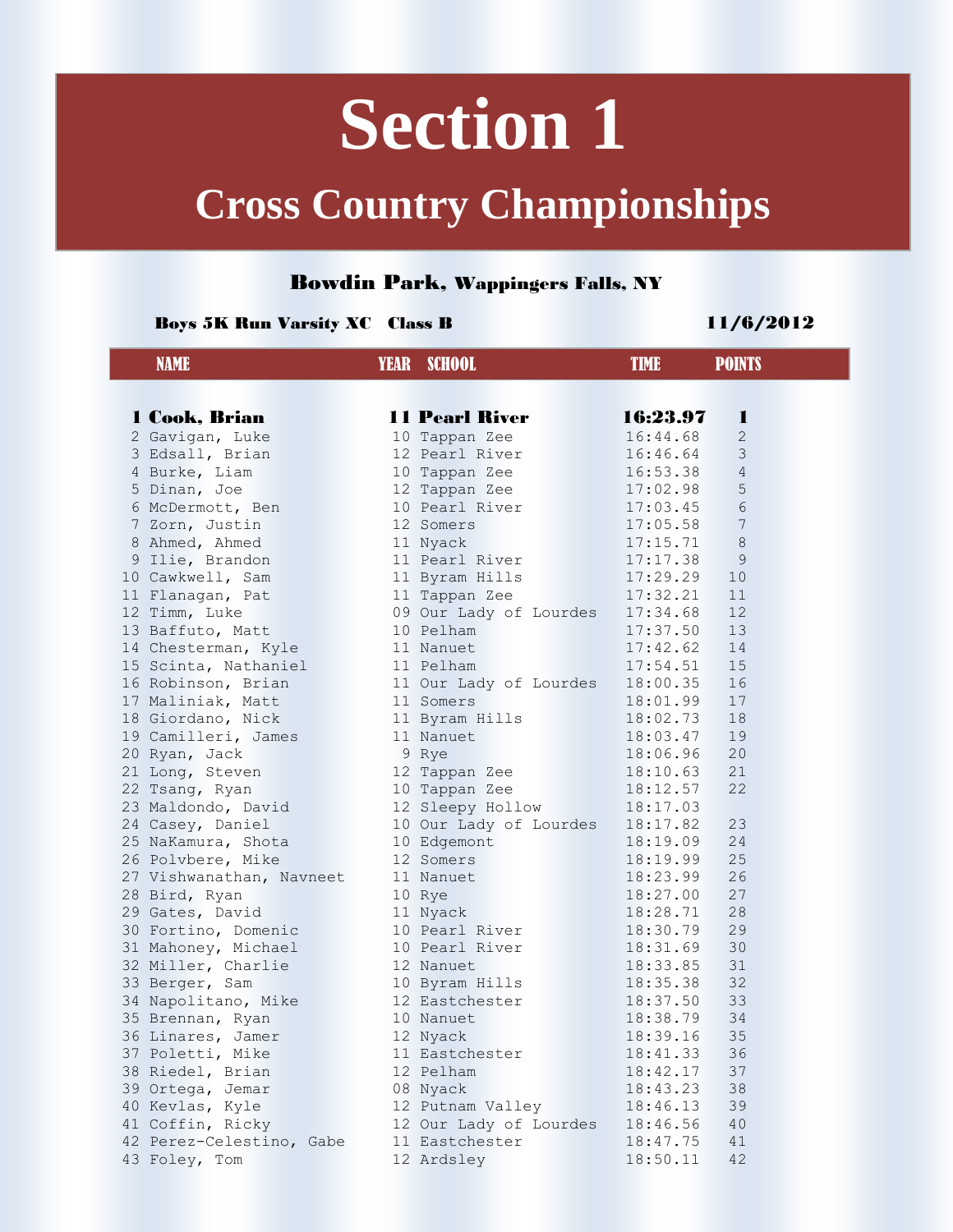| 44 Fishberger, Greg         | 12 Byram Hills         | 18:52.97 | 43 |
|-----------------------------|------------------------|----------|----|
| 45 Garcia, Sean             | 12 Eastchester         | 18:54.41 | 44 |
| 46 Wasilesky, Tray          | 12 Harrison            | 18:54.70 | 45 |
| 47 Carelton, Dan            | 12 Somers              | 18:57.61 | 46 |
| 48 Smith, Jack              | 10 Rye                 | 18:58.52 | 47 |
| 49 Borkenstein, Daniel      | 12 Edgemont            | 18:59.39 | 48 |
| 50 McGahren-Clemens, Russel | 10 Eastchester         | 19:00.45 | 49 |
| 51 Ortega, Justin           | 11 Nyack               | 19:02.85 | 50 |
| 52 Mundinger, Finn          | 11 Rye                 | 19:05.09 | 51 |
| 53 Flannery, Thomas         | 12 Nanuet              | 19:06.49 | 52 |
| 54 Rinaldi, Jesse           | 11 Somers              | 19:09.07 | 53 |
|                             |                        | 19:12.29 | 54 |
| 55 Teator, Chris            | 11 Eastchester         |          |    |
| 56 Tsuruo, Yujin            | 10 Edgemont            | 19:13.66 | 55 |
| 57 Hehir, Flannan           | 11 Tappan Zee          | 19:13.99 | 56 |
| 58 Neave, Alex              | 10 Rye                 | 19:21.88 | 57 |
| 59 Biedermann, Eric         | 12 Putnam Valley       | 19:23.02 | 58 |
| 60 Robertin, Davey          | 12 Beacon              | 19:23.55 |    |
| 61 Flanagan, Sean           | 12 Byram Hills         | 19:25.28 | 59 |
| 62 Bryson, PJ               | 12 Eastchester         | 19:27.42 | 60 |
| 63 Kirschner, Isaac         | 12 Edgemont            | 19:29.04 | 61 |
| 64 Hurley, Danny            | 12 Harrison            | 19:30.83 | 62 |
| 65 Claxton, Syncere         | 07 Peekskill           | 19:31.73 | 63 |
| 66 Monroe, Anthony          | 11 Beacon              | 19:33.24 |    |
| 67 Adler, Ben               | 11 Harrison            | 19:39.39 | 64 |
| 68 Laroca, Joe              | 12 Somers              | 19:41.87 | 65 |
| 69 Berdon, Matthew          | 11 Edgemont            | 19:43.35 | 66 |
| 70 Herbert, Stephen         | 10 Somers              | 19:48.99 | 67 |
| 71 McCarthy, Kyle           | 09 Byram Hills         | 19:49.67 | 68 |
| 72 Coonin, Jacob            | 12 Harrison            | 19:51.45 | 69 |
| 73 McGinnis, Christopher    | 12 Rye                 | 19:54.45 | 70 |
| 74 Brown, Ricky             | 09 Byram Hills         | 20:00.29 | 71 |
| 75 Vela, Ian                | 10 Harrison            | 20:01.57 | 72 |
| 76 Schuchat, Isaac          | 10 Edgemont            | 20:06.02 | 73 |
| 77 Tschan, Ben              | 12 Sleepy Hollow       | 20:08.57 |    |
| 78 Morriseey, Ryan          | 12 Pelham              | 20:09.26 | 74 |
|                             | 10 Pelham              | 20:10.00 | 75 |
| 79 Fesjian, William         |                        | 20:11.16 | 76 |
| 80 Sun, Joshua              | 11 Edgemont            |          | 77 |
| 81 Blejwas, Mike            | 12 Our Lady of Lourdes | 20:12.09 |    |
| 82 Palau, Adam              | 12 Nanuet              | 20:21.94 | 78 |
| 83 Harris, Ricky            | 09 Harrison            | 20:26.71 | 79 |
| 84 Meluch, Tyler            | 10 Our Lady of Lourdes | 20:27.03 | 80 |
| 85 Ortega, Jan              | 12 Nyack               | 20:27.31 | 81 |
| 86 Farell, Liam             | 12 Ardsley             | 20:34.63 | 82 |
| 87 Struhl, Zach             | 09 Harrison            | 20:38.41 | 83 |
| 88 Kelvas, Noah             | 09 Putnam Valley       | 20:41.06 | 84 |
| 89 Staten, Nick             | 09 Putnam Valley       | 20:46.27 | 85 |
| 90 Liscia, Matthew          | 10 Putnam Valley       | 21:08.35 | 86 |
| 91 Marzouka, Jamil          | 12 Our Lady of Lourdes | 21:09.23 | 87 |
| 92 Harbus, Ian              | 12 Sleepy Hollow       | 21:26.60 |    |
| 93 Arena, Salvatore         | 12 Pelham              | 21:27.69 | 88 |
| 94 Selig, Ted               | 12 Ardsley             | 21:45.12 | 89 |
| 95 Torregrosa, Ty           | 12 Putnam Valley       | 21:59.95 | 90 |
| 96 Vahos, Rhett             | 11 Pelham              | 22:12.46 | 91 |
| 97 Laregina, Robert         | 11 Putnam Valley       | 23:08.03 | 92 |
| 98 Tucker, Jovan            | 10 Peekskill           | 23:41.34 | 93 |
| 99 Kogan, Jeremy            | 12 Ardsley             | 24:18.70 | 94 |
| 100 Norwood, Philip         | 12 Sleepy Hollow       | 25:05.22 |    |
| 101 Palij, Marc             | 10 Ardsley             | 25:19.71 | 95 |
| 102 Scott, Terrance         | 12 Peekskill           | 29:39.38 | 96 |
| 103 Cabrera, Elwin          | 10 Peekskill           | 29:46.73 | 97 |
| 104 Gordineer, Kristopher   | 10 Peekskill           | 38:19.41 | 98 |
|                             |                        |          |    |